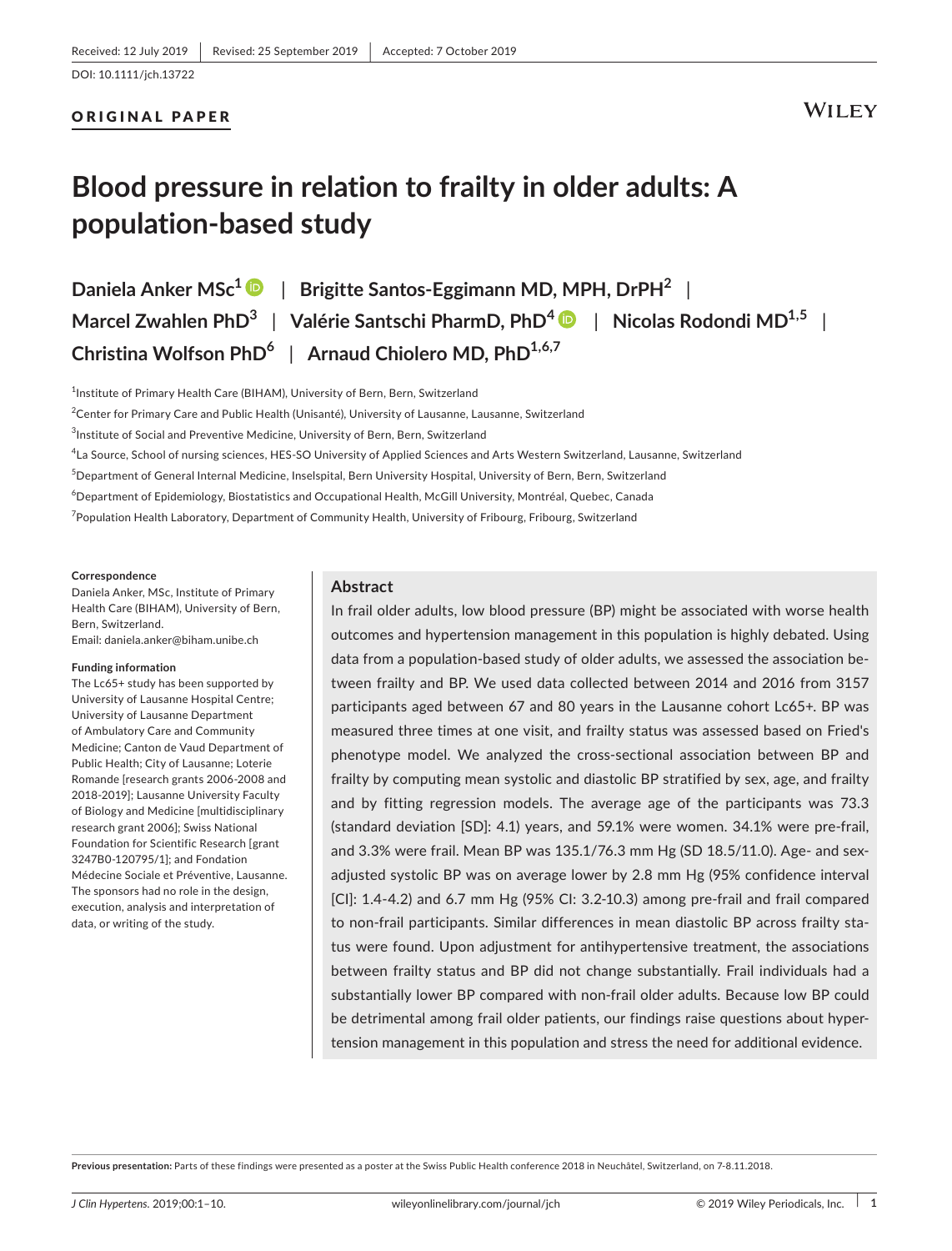# **1** | **INTRODUCTION**

Lowering blood pressure (BP) is known to be beneficial in mid‐ dle‐aged adults, but recent research suggests that the benefit is questionable in older adults depending on their health status. $1,2$ Numerous trials have shown that lowering BP decreases the risk of cardiovascular disease (CVD) and mortality in middle‐aged adults. $3-6$  In older adults, however, the evidence is scarce. While two trials including participants aged 75 or 80 years and over have shown that lowering BP reduced all-cause mortality and cardiovascular mortality,7,8 several cohort studies have shown that older individuals with relatively low BP had higher mortality rates and worse physical and cognitive abilities compared to older individuals with higher  $BP^{9-11}$  Hence, how to manage high BP among older adults remains highly debated, including in recent major guidelines.4,5

In older adults, frailty may modify the relationship between BP and health outcomes.<sup>1,12,13</sup> Frailty is a multidimensional geriatric syndrome characterized by increased vulnerability and loss of adaptability to stress.<sup>14-16</sup> It is associated with an increased risk of falls, delirium, disability, and mortality.15,17 In a cohort study, van Hateren et al showed that frail participants with high BP had lower mortality rates compared to frail participants with low BP.<sup>13</sup> In another cohort study, Odden et al showed that fast walking participants—considered as non‐frail—with high BP had higher cardiovascular mortality rates compared to those with low BP; among slow walking participants—considered as frail there was no difference in cardiovascular mortality rates across levels of BP.<sup>12</sup> This suggests that a relatively low BP might be not beneficial and may even be detrimental in frail older adults.

At the population level, the relationship between frailty, BP, and antihypertensive treatment remains poorly described.<sup>1</sup> Using data from a population-based study, $^{16}$  we assessed the cross-sectional association between BP and frailty in individuals aged between 67 and 80 years.

## **2** | **METHODS**

### **2.1** | **Population**

We analyzed data from participants in the Lausanne cohort Lc65+, a population‐based study of community‐dwelling older adults. The Lc65+ was designed primarily to investigate the determinants, evolution, and outcomes of frailty.<sup>16</sup> A total of 4731 randomly selected community‐dwelling residents of the city of Lausanne, Switzerland, were recruited at age 65‐70 years in three waves at three different time points: sample 1 (C1) in 2004, sample 2 (C2) in 2009, and sam‐ ple 3 (C3) in 2014.<sup>18</sup> Follow-up is ongoing. Individuals were excluded if they were living in an institution or if they were unable to respond by themselves to questionnaires due to advanced dementia.

## **2.2** | **Data collection**

Data were collected by means of self‐administered mailed question‐ naires, in‐person interviews, and anthropometric measurements.

Performance tests were conducted by trained research assistants at the study center, and, in some cases, at participants' homes. For this analysis, we used data collected at baseline and at the most re‐ cent data collection for the three samples. The most recent data collection for the samples C1, C2, and C3 took place in 2014, 2016, and 2015, respectively. Details of time points of data collection for each variable included in the analyses are given in Table S1 in the Supporting Information.

## **2.3** | **Blood pressure measurement and definition of hypertension**

Blood pressure was measured following a standardized protocol kept identical across years in the three samples. Measures were made at the study center by trained medical research assistants using a clinically validated oscillometric automated device (Omron® 907 (HEM-907-E) digital automatic blood pressure monitor).<sup>19,20</sup> In case of heart rhythm abnormalities, BP was measured using the ausculta‐ tory method with an Erkameter 3000<sup>®</sup> mercury tensiometer and a Duophon® or a Littmann® stethoscope. After 10‐20 minutes of rest in a sitting position, BP was measured three times at 5‐10 minutes intervals with a cuff size adapted to the participant's arm circum‐ ference. Three cuff sizes were available: 17‐22 cm (HEM‐CS19) for arm circumference less than 22 cm, 22‐32 cm (HEM‐CR19) for arm circumference between 22 and 32 cm, and 32‐42 cm (HEM‐CL19) for arm circumference 33 cm and larger. BP was measured on the left arm. During the measurement, the participant was relaxed, sitting comfortably with his or her back supported, left arm resting on a support at level of the heart, and with the palm of the hand up. $^{16}$ 

Participants were classified as hypertensive (self‐reported) if they answered "yes" to following questions: "Has a doctor ever told you that you have too high a blood pressure (hypertension)" or "Are you currently taking any medication to lower your blood pressure (hypertension) at least once a week?". We have also explored further definitions of hypertension, respectively, elevated BP by computing the number of participants with BP  $\geq$  140/90 mm Hg and the number of participants with BP ≥ 140/90 mm Hg OR self-reported antihypertensive use.

### **2.4** | **Frailty definition and measurement**

Frailty was assessed according to Fried's phenotype model fol‐ lowing a standardized procedure kept identical across years in the three samples.<sup>16,21</sup> Fried's phenotype model is based on five characteristics, that is, shrinking, exhaustion, weakness, slowness, and low activity. Shrinking was identified if the participant reported any unintentional weight loss in the prior year. Exhaustion was identified if a participant answered "a lot," as compared to "not at all" or "a little," to the question "did you have feelings of general‐ ized weakness, weariness, lack of energy in the last four weeks?". Weakness was identified if the highest value of three measures of grip strength was considered as low. Low grip strength was identi‐ fied when participants' measures were below certain sex- and body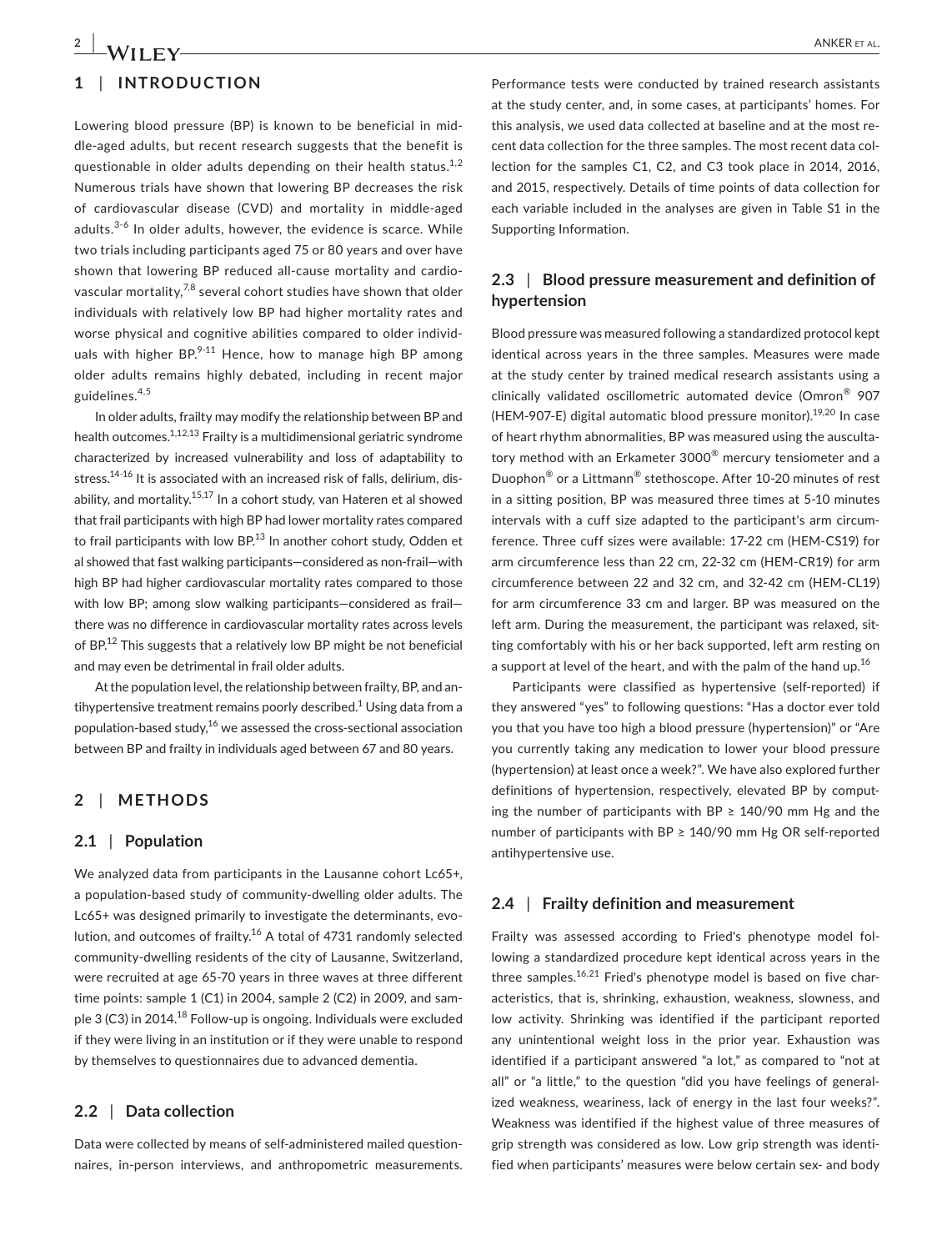mass index‐specific cut‐off values, as defined in the Cardiovascular Health study.<sup>21</sup> Grip strength was measured on the right hand with a DHD‐3 Digital Hand Dynamometer SAEHAN® Baseline® hydraulic dynamometer.<sup>22</sup> Walking speed was measured at the study center and slowness was identified if the participant had a low walking speed over 20 meters. Low walking speed was identified when participants' measures were below certain sex- and height-specific cutoff values, as defined in the Cardiovascular Health study.<sup>21</sup> In some cases, slowness was imputed based on the judgment of the research assistant following a decision algorithm. Briefly, the decision algorithm included three criteria: The use of walking aids, the opinion of a medical assistant on whether the participant's gait speed was slowed down, difficult or impossible, and the participant's perfor‐ mance in getting up from a chair. Low activity was identified if the participant reported less than 20 minutes of sport activity once a week and less than 30 cumulated minutes of walking per day three times a week and avoiding to climb stairs or carrying light loads in daily activities. Participants were classified as non‐frail, pre‐frail, or frail if they had none, one to two, or three to five of these character‐ istics, respectively.<sup>16</sup>

### **2.5** | **Assessment of other characteristics**

Hypercholesterolemia was defined if participants reported tak‐ ing cholesterol‐lowering medication or having been diagnosed with high cholesterol by a physician. Diabetes was defined if participants reported taking medication for diabetes or having been diagnosed with diabetes by a physician. History of CVD was de‐ fined if participants reported having been diagnosed with coronary heart disease, stroke, heart insufficiency, cardiomyopathy, heart valve disease, or other cardiopathy, or if they reported taking medication for the heart. Participants were interviewed about the presence of the following chronic diseases: arthrosis, Alzheimer's disease, asthma, cancer, heart failure, coronary heart disease, chronic pulmonary disease, Parkinson's disease, ulcer, HIV, osteoporosis, hypertension, hypercholesterolemia, and dia‐ betes. Functional status was assessed using Katz' basic activities of daily living (BADL) and Lawton's instrumental activities of daily living (IADL).<sup>23,24</sup> To assess BADL, participants were asked if they had "no difficulties," "difficulties but not receiving help," or "difficulties and receiving help" with following activities: taking a bath or a shower, eating, getting in and out of bed or sofa, dressing, and using the toilet. To assess IADL, participants were asked if they had "no difficulties," "difficulties but not receiving help," or "difficulties and receiving help" with following activities: doing light housework, cooking, making phone calls, taking medication, shopping, and taking care of finances. Polypharmacy was defined if participants reported taking five types of medications at least once a week.<sup>2</sup> Financial difficulties were defined if participants reported having had financial difficulties in the past 12 months, having trouble making ends meet, receiving means-tested subsidies for health insurance or receiving complementary financial support in addition to old‐age pension.

## **2.6** | **Statistical analyses**

We used data from all the participants of the Lc65+ who were still enrolled in the study and who participated at the most recent data collection. To assess the cross‐sectional association between BP and frailty, we restricted the analytical sample to the set of participants with complete data for all variables that we selected for our final regression models. First, we computed the number of participants (%) with hypertension and antihypertensive treatment use, stratified by sex, age and frailty. Second, we analyzed the association between BP and frailty by computing mean (SD) systolic BP and mean (SD) diastolic BP stratified by sex, age and frailty. Third, we analyzed the association between BP and frailty by fitting multivariable lin‐ ear regression models. For systolic BP and diastolic BP, separately, we fitted similar sets of three hierarchical linear regression models. In model 1, BP was regressed on frailty status (dummy variable), adjusted for age and sex. In model 2, estimates were additionally adjusted for socio‐economic characteristics (education, Swiss citi‐ zenship, financial difficulties, living alone), CVD risk factors (hyper‐ cholesterolemia, diabetes, history of CVD, smoking), and body mass index (BMI). In model 3, estimates were additionally adjusted for an‐ tihypertensive medication use. We used Stata 14® (Stata Corp) for all analyses.

## **3** | **RESULTS**

Figure 1 is a flowchart with the number of participants recruited in each sample (C1, C2, and C3), the number and reasons for drop‐ outs between recruitment and most recent data collection, and the number of participants not considered in the analyses due to missing data. Briefly, out of the 4731 individuals initially recruited in 2004, 2009, and 2014, 3651 individuals participated in the most recent data collection and 3157 had complete data and were in‐ cluded in our analyses (see Table S2 in the Supporting Information for detailed flowcharts separately for each of the three samples). There was no major difference in main baseline characteristics be‐ tween participants with and without missing data (see Table S3 in the Supporting Information). In the analytical sample, slowness was imputed for 60 participants (1.9%). The main reason was a follow‐up done outside of the study center, where a walking test could not be performed.

Table 1 summarizes baseline characteristics of the participants. Some 2157 were women (59.1%), and 1494 were men (40.9%). Mean age of participants was 73.3 (SD: 4.1) years. Some 2226 (61.0%) were non‐frail, 1243 (34.1%) pre‐frail, and 121 (3.3%) frail. Mean BP was 135.1/76.3 mm Hg (SD 18.5/11.0). Some 1867 (51.1%) reported di‐ agnosed hypertension, and 1601 (43.9%) reported that they were using antihypertensive medication.

Table 2 shows that the proportion of participants with hyperten‐ sion tended to be higher in men compared to women and increased with age. The proportion of hypertension and use of antihyperten‐ sive treatment increased across categories of frailty status.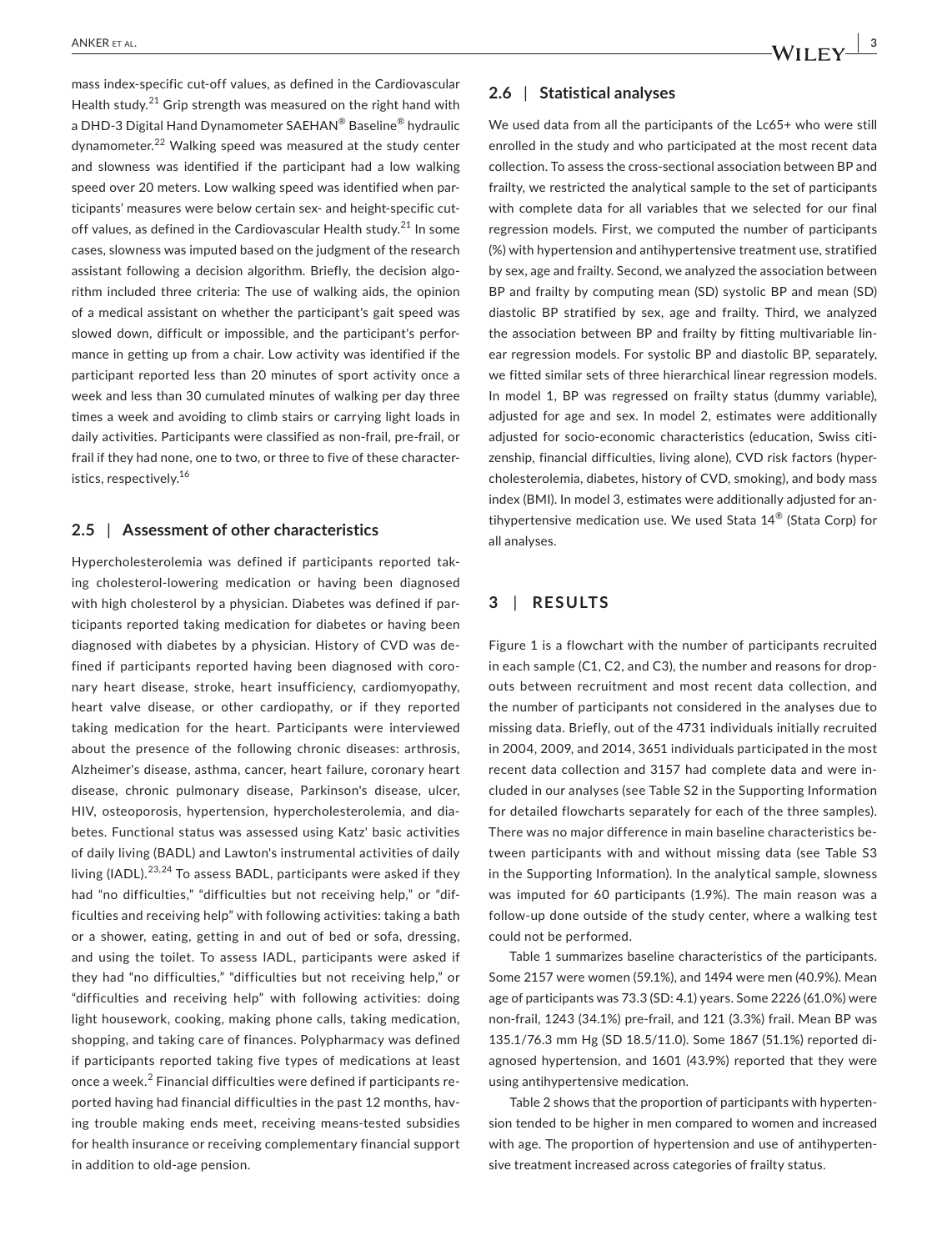

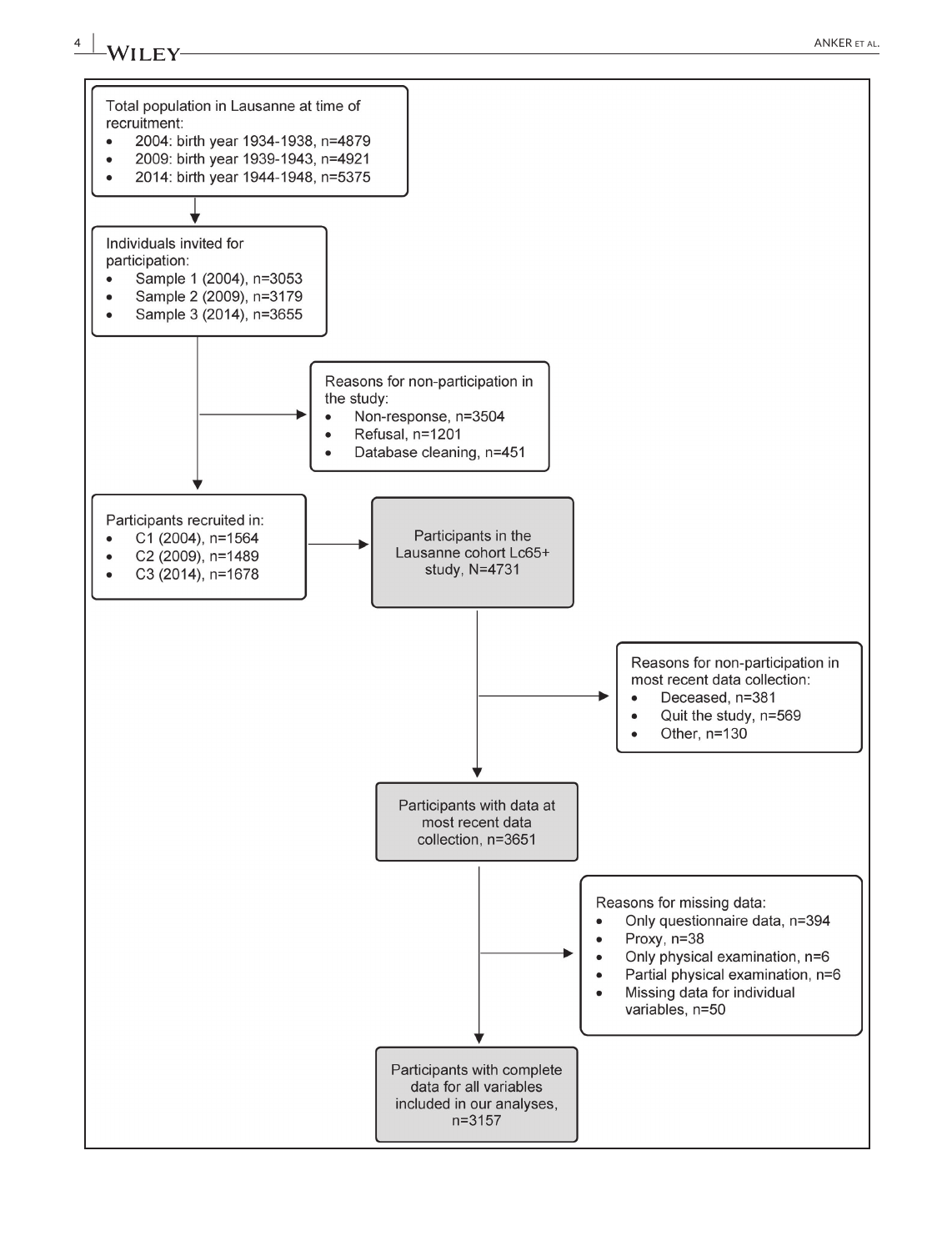FIGURE 1 Flowchart of individuals targeted, invited, and finally included in our analyses. C1, sample 1 with a recruitment having started in 2004; C2, sample 2 with a recruitment having started in 2009; C3, sample 3 with a recruitment having started in 2014; N, total number of participants in the Lc65+; n, number of individuals. $35$ 

Table 3 shows that mean systolic BP and mean diastolic BP was lower in women than in men. While mean systolic BP tended to be higher in higher age categories, mean diastolic BP tended to be lower in higher age categories. Mean systolic BP and mean diastolic BP were lowest in frail participants and highest in non-frail participants. These differences in BP by frailty status were observed consistently across all sex and age categories of participants.

Table 4 shows that, compared to non‐frail participants, mean age‐ and sex-adjusted systolic BP was lower by 2.7 mm Hg (95% confidence interval (CI): 1.4‐4.1) and 6.7 mm Hg (95% CI: 3.2‐10.3) among pre-frail and frail participants, respectively. Compared to non-frail participants, mean age- and sex-adjusted diastolic BP was lower by 1.9 mm Hg (95% CI: 1.1‐2.8) and 4.9 mm Hg (95% CI: 2.8‐7.0) in pre‐ frail and frail participants, respectively (model 1). Upon adjustment for socio‐economic characteristics, CVD risk factors, and BMI, BP remained lower among pre‐frail and frail participants compared to non‐frail (model 2). With additional adjustment for antihypertensive treatment (model 3), the difference in BP between non-frail, prefrail, and frail participants remained similar.

Sensitivity analyses with age included as a simple or quadratic continuous variable did not modify our findings. In further sensitivity analyses, we have tested for interactions between frailty and sex, age categories, hypercholesterolemia, diabetes, history of CVD, and smoking, respectively. None of these terms was statistically significantly associated with BP. Further, including these terms in the re‐ gression models did not modify our findings.

## **4** | **DISCUSSION**

Using data from a population‐based study of older adults, we found that BP was lower among pre‐frail and even lower among frail com‐ pared to non-frail individuals. This difference in BP was not explained by the greater use of antihypertensive treatment among frail or pre‐ frail older adults. Because low BP could be detrimental among frail older adults, these findings raise questions about hypertension man‐ agement in this population and stress the need for additional evidence.

Our results are consistent with other studies having shown that a diagnosis of hypertension was more frequent in frail than in non‐frail individuals (Table 2), but that measured mean BP was lower in frail compared to non-frail individuals (Table 3). $9$  For instance, in a cohort study by Aprahamian et al in 2018, the prevalence of hypertension among non‐frail, pre‐frail, and frail individuals was 52%, 73%, and 83%, respectively.<sup>25</sup> With regard to BP, in one recent cross-sectional study by Gijón‐Conde et al conducted among 1047 participants aged 60 years and over, mean systolic BP was significantly lower by 1.5 mm Hg per additional frailty category as measured by the frailty phenotype.<sup>26</sup> Other studies have been conducted using the frailty index based on the deficit accumulation model. $^{27}$  In one of these studies using electronic health records from 1.4 million peo‐ ple in the United Kingdom, $<sup>9</sup>$  frailty was associated with low BP. In</sup> two other studies using cohort data from Canada and Korea, frailty was associated with a U-shaped BP curve.<sup>27,28</sup> Our study is based on high‐quality data on BP and frailty and is, to our knowledge, the largest population‐based study, which investigated the relationship between the frailty phenotype and BP. Although the frailty index may have a better ability to discriminate health risk in individuals, the frailty phenotype has a better clinical appeal, as the five criteria can be measured in clinical practice and interventions targeted on these features are possible.<sup>29</sup> This proximity to clinical practice is important in the context of decision‐making on hypertension management.

Our study has several limitations. First, our sample included a relatively small number of frail individuals (n = 121; 3.3% of the total sample). Second, although we adjusted our regression models for age, sex, history of CVD, BMI, socio‐economic characteristics, and antihypertensive medication use, there might be some residual con‐ founding. A potential confounder could be diet for instance. Third, we rely on self‐reported data to some extent, for example, data on hypertension diagnosis and antihypertensive medication use, and these data are less reliable than physical measurements. It is pos‐ sible that some patients reporting antihypertensive medication use were actually taking them for other reasons than hypertension (eg, heart failure), leading to a potential overestimation of the proportion of hypertension in this population. Furthermore, we had no detailed information on the type of antihypertensive medication. The participants were asked whether they use antihypertensive medica‐ tion, without other specifications. Last, our analytical sample may be subject to some selection bias. As shown in Figure 1, out of the 4731 participants initially recruited, 3157 were finally included in our analyses. Between recruitment and last data collection, 381 died and 569 left the study. From those who participated at the most re‐ cent data collection, 394 were excluded from the analytical sample due to missing data, mainly in BP measurements (Table 1). In most cases, these participants could not, or were not willing to, attend the physical examination. Since some frail older adults may have not participated, it is possible that the proportion of frail individuals in our sample is an underestimation of the true proportion in the source population of this age. For the same reason, the association between frailty and BP may be systematically different in these individuals, because withdrawing from the study may be associated with both frailty and low BP. Nevertheless, there was no major difference be‐ tween participants with or without missing data (see Table S3 in the Supporting Information).

An important strength of our study is the high quality of data, especially regarding frailty and BP. The Lausanne cohort Lc65+ has been specifically designed to assess the development and determi‐ nants of frailty and, hence, frailty status has been carefully measured. Both BP and frailty have been measured for study purposes at the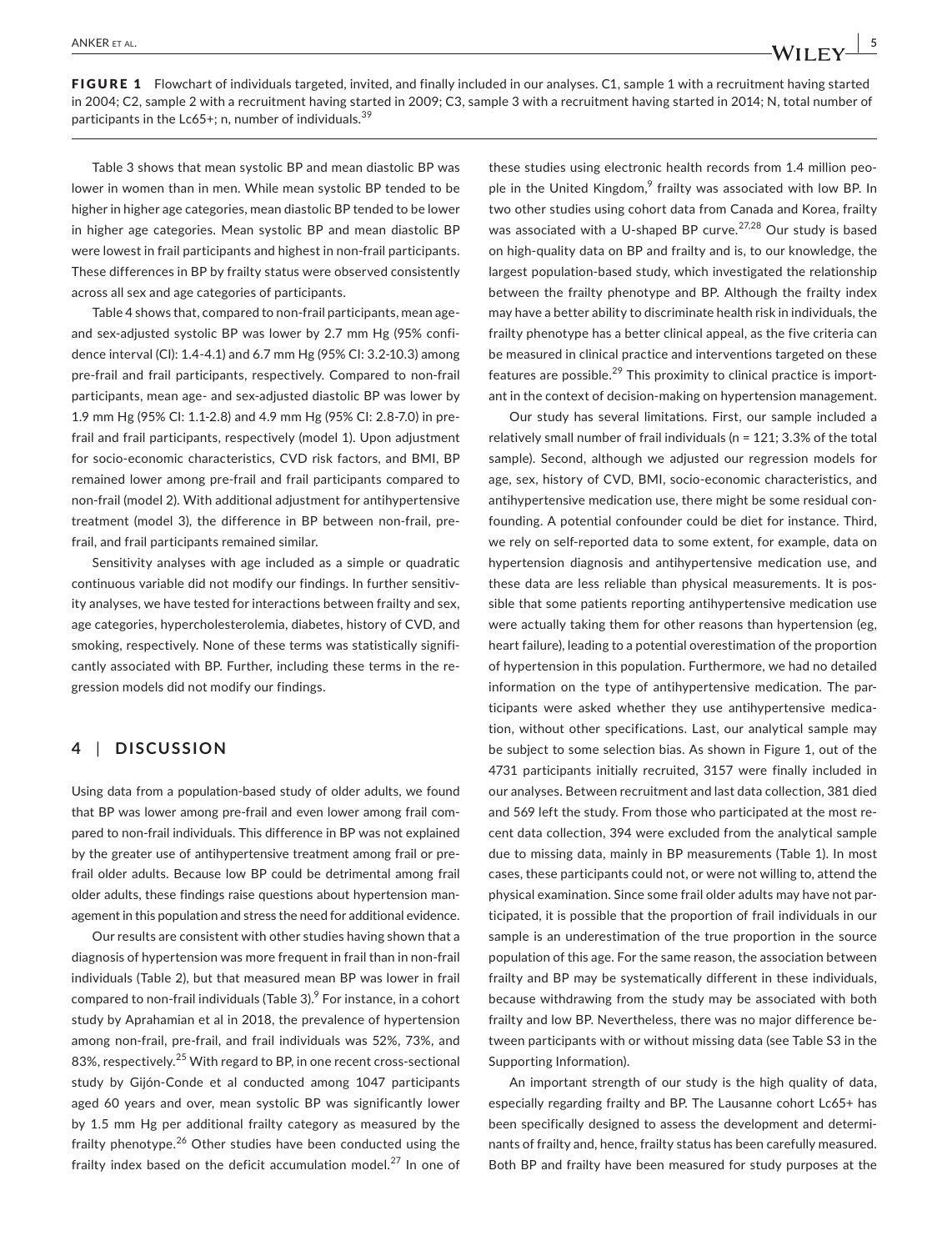TABLE 1 Baseline characteristics of participants at most recent data collection in the Lausanne cohort Lc65+

| <b>Characteristics of participants</b>                                                    | n (%)        |
|-------------------------------------------------------------------------------------------|--------------|
| <b>Total N</b>                                                                            | 3651         |
| Sex                                                                                       |              |
| Women                                                                                     | 2157 (59.1)  |
| Men                                                                                       | 1494 (40.9)  |
| Missing                                                                                   | 0(0.0)       |
| Age [years], mean (SD)                                                                    | 73.3 (4.1)   |
| Missing, n(%)                                                                             | 0(0.0)       |
| Socio-economic characteristics                                                            |              |
| Living alone                                                                              | 2364 (64.8)  |
| Swiss citizenship                                                                         | 3223 (88.3)  |
| Education                                                                                 |              |
| Basic compulsory                                                                          | 645 (17.7)   |
| Apprenticeship                                                                            | 1410 (38.6)  |
| High school                                                                               | 902 (24.7)   |
| University                                                                                | 675(18.5)    |
| <b>Financial difficulties</b>                                                             | 938 (25.7)   |
| Missing in at least one variable in socio-eco-<br>nomic characteristics                   | 419 (11.5)   |
| <b>Frailty status</b>                                                                     |              |
| Non-frail                                                                                 | 2226 (61.0)  |
| Pre-frail                                                                                 | 1243 (34.1)  |
| Frail                                                                                     | 121(3.3)     |
| Missing                                                                                   | 61(1.7)      |
| BP [mm Hg], mean (SD)                                                                     |              |
| Systolic BP                                                                               | 135.1 (18.5) |
| Diastolic BP                                                                              | 76.3 (11.0)  |
| Missing, n (%)                                                                            | 441 (12.1)   |
| Hypertension                                                                              |              |
| Hypertension treatment or diagnosis<br>(self-reported)                                    | 1867 (51.1)  |
| Missing                                                                                   | 37 (1.0)     |
| Hypertension treatment (self-reported)                                                    | 1601 (43.9)  |
| Missing                                                                                   | 51 (1.4)     |
| $BP \geq 140/90$ mm Hg (measured)                                                         | 1248 (34.2)  |
| Missing                                                                                   | 441 (12.1)   |
| $BP \geq 140/90$ mm Hg (measured) or antihy-<br>pertensive medication use (self-reported) | 2243 (61.4)  |
| Missing                                                                                   | 248 (6.8)    |
| Other CVD risk factors                                                                    |              |
| Hypercholesterolemia                                                                      | 1298 (35.6)  |
| <b>Diabetes</b>                                                                           | 417 (11.4)   |
| History of CVD                                                                            | 945 (25.9)   |
| Smoking                                                                                   |              |
| Current smoker                                                                            | 604 (16.5)   |
| Former smoker                                                                             | 1468 (40.2)  |

(Continues)

#### TABLE 1 (Continued)

| Never smoker<br>1553 (42.5)<br>79(2.2)<br>Missing in at least one variable in other CVD<br>risk factors<br>BMI [kg/m2], mean (SD)<br>26.9(4.8)<br>442 (12.1)<br>Missing, n (%)<br><b>BMI</b> category<br>Underweight (BMI < $18.5 \text{ kg/m}^2$ )<br>48(1.3)<br>Normal (BMI 18.5-24.9 kg/m <sup>2</sup> )<br>1144 (31.3)<br>Overweight (BMI 25-29.9 $\text{kg/m}^2$ )<br>1305 (35.7)<br>Obese (BMI $\geq$ 30 kg/m <sup>2</sup> )<br>712 (19.5)<br><b>Missing</b><br>442 (12.1)<br>Number of chronic diseases<br>$\Omega$<br>746 (20.4)<br>$\mathbf{1}$<br>1092 (29.9)<br>>2<br>1813 (49.7)<br><b>Functional status</b><br>Help received with BADLs<br>No difficulties<br>2920 (80.0)<br><b>Difficulties</b><br>375 (10.3) |
|-----------------------------------------------------------------------------------------------------------------------------------------------------------------------------------------------------------------------------------------------------------------------------------------------------------------------------------------------------------------------------------------------------------------------------------------------------------------------------------------------------------------------------------------------------------------------------------------------------------------------------------------------------------------------------------------------------------------------------|
|                                                                                                                                                                                                                                                                                                                                                                                                                                                                                                                                                                                                                                                                                                                             |
|                                                                                                                                                                                                                                                                                                                                                                                                                                                                                                                                                                                                                                                                                                                             |
|                                                                                                                                                                                                                                                                                                                                                                                                                                                                                                                                                                                                                                                                                                                             |
|                                                                                                                                                                                                                                                                                                                                                                                                                                                                                                                                                                                                                                                                                                                             |
|                                                                                                                                                                                                                                                                                                                                                                                                                                                                                                                                                                                                                                                                                                                             |
|                                                                                                                                                                                                                                                                                                                                                                                                                                                                                                                                                                                                                                                                                                                             |
|                                                                                                                                                                                                                                                                                                                                                                                                                                                                                                                                                                                                                                                                                                                             |
|                                                                                                                                                                                                                                                                                                                                                                                                                                                                                                                                                                                                                                                                                                                             |
|                                                                                                                                                                                                                                                                                                                                                                                                                                                                                                                                                                                                                                                                                                                             |
|                                                                                                                                                                                                                                                                                                                                                                                                                                                                                                                                                                                                                                                                                                                             |
|                                                                                                                                                                                                                                                                                                                                                                                                                                                                                                                                                                                                                                                                                                                             |
|                                                                                                                                                                                                                                                                                                                                                                                                                                                                                                                                                                                                                                                                                                                             |
|                                                                                                                                                                                                                                                                                                                                                                                                                                                                                                                                                                                                                                                                                                                             |
|                                                                                                                                                                                                                                                                                                                                                                                                                                                                                                                                                                                                                                                                                                                             |
|                                                                                                                                                                                                                                                                                                                                                                                                                                                                                                                                                                                                                                                                                                                             |
|                                                                                                                                                                                                                                                                                                                                                                                                                                                                                                                                                                                                                                                                                                                             |
|                                                                                                                                                                                                                                                                                                                                                                                                                                                                                                                                                                                                                                                                                                                             |
|                                                                                                                                                                                                                                                                                                                                                                                                                                                                                                                                                                                                                                                                                                                             |
| Difficulties and receiving help<br>113(3.1)                                                                                                                                                                                                                                                                                                                                                                                                                                                                                                                                                                                                                                                                                 |
| Missing<br>243 (6.7)                                                                                                                                                                                                                                                                                                                                                                                                                                                                                                                                                                                                                                                                                                        |
| Help received with IADLs                                                                                                                                                                                                                                                                                                                                                                                                                                                                                                                                                                                                                                                                                                    |
| No difficulties<br>2773 (76.0)                                                                                                                                                                                                                                                                                                                                                                                                                                                                                                                                                                                                                                                                                              |
| <b>Difficulties</b><br>321(8.8)                                                                                                                                                                                                                                                                                                                                                                                                                                                                                                                                                                                                                                                                                             |
| Difficulties and receiving help<br>373 (10.2)                                                                                                                                                                                                                                                                                                                                                                                                                                                                                                                                                                                                                                                                               |
| 184 (5.0)<br>Missing                                                                                                                                                                                                                                                                                                                                                                                                                                                                                                                                                                                                                                                                                                        |
| 751 (20.6)<br>Polypharmacy                                                                                                                                                                                                                                                                                                                                                                                                                                                                                                                                                                                                                                                                                                  |
| 435 (11.9)<br>Missing                                                                                                                                                                                                                                                                                                                                                                                                                                                                                                                                                                                                                                                                                                       |

*Note:* Values are numbers (%) unless indicated otherwise. Polypharmacy: self-reported use of ≥5 medication at least once a week. Abbreviations: BADL, basic activities of daily living; BP, blood pressure; CVD, cardiovascular disease; IADL, instrumental activities of daily living; n, number of participants; SD, standard deviation.

study center by trained study research assistants following a stan‐ dardized procedure kept identical across years.<sup>16</sup> BP has been measured three times at one visit, although not using home or ambulatory BP monitoring, but nonetheless in line with an ideal clinical setting, with participants in a resting state and sitting in a recommended posture.4,30 Another strength of our study is that we used the frailty phenotype, and not the frailty index; the frailty phenotype, although less discriminative, is more appealing for clinical use.<sup>29</sup> In fine, the external validity of our findings may be challenged by selection bias and reduced representativeness, and our results have a high internal validity due to reliable measurement methods for BP and frailty.

Our results suggest that an association between frailty and low BP exists, although the nature of this relationship stays un‐ clear.<sup>1</sup> According to Hernán and Robins,<sup>31</sup> there are three structural reasons, why two variables may be associated: one variable is the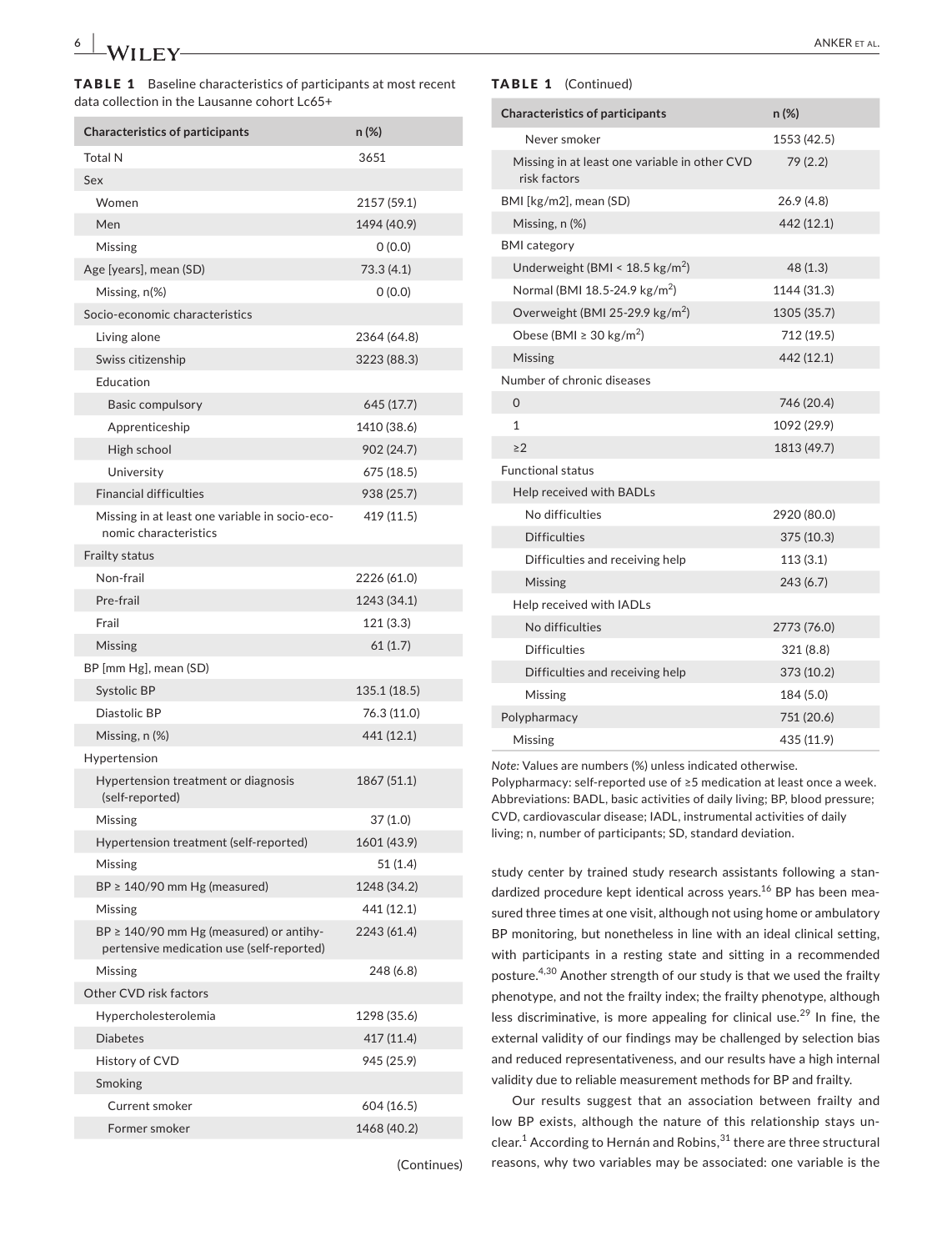|                                                                                       |           |              | Men (n = 1299)                                                                                  |              |                       |                       | Women (n = 1858) |              |              |                       | Men and women      |
|---------------------------------------------------------------------------------------|-----------|--------------|-------------------------------------------------------------------------------------------------|--------------|-----------------------|-----------------------|------------------|--------------|--------------|-----------------------|--------------------|
|                                                                                       |           |              | 67-70 years                                                                                     | 71-75 years  | 76-80 years           | categories<br>All age | 67-70 years      | 71-75 years  | 76-80 years  | categories<br>All age | All age categories |
| Diagnosed with or treated                                                             |           | Non-frail    | 164 (50.1)                                                                                      | 118(51.5)    | 165 (56.5)            | 447 (52.7)            | 134 (32.5)       | 124 (38.5)   | 179 (46.9)   | 437 (39.2)            | 884 (45.0)         |
| for hypertension                                                                      |           | Pre-frail    | 81 (66.4)                                                                                       | 79 (62.7)    | 112 (66.7)            | 272 (65.4)            | 86 (49.1)        | 93 (52.0)    | 191 (60.4)   | 370 (55.2)            | 642 (59.1)         |
|                                                                                       |           | Frail        | 7 (70.0)                                                                                        | 5(83.3)      | 18 (94.7)             | 30 (85.7)             | 12(70.6)         | 11(52.4)     | 20(58.8)     | 43 (59.7)             | 73 (68.2)          |
| Treated for hypertension                                                              |           | Non-frail    | 137(41.9)                                                                                       | 104(45.4)    | 150 (51.4)            | 391 (46.1)            | 110 (26.7)       | 106 (32.9)   | 162 (42.4)   | 378 (33.9)            | 769 (39.2)         |
|                                                                                       |           | Pre-frail    | 71(58.2)                                                                                        | 71 (56.3)    | 99 (58.9)             | 241 (57.9)            | 68 (38.9)        | 79 (44.1)    | 172(54.4)    | 319 (47.6)            | 560 (51.6)         |
|                                                                                       |           | Frail        | 6(60.0)                                                                                         | 4(66.7)      | 15 (79.0)             | 25(71.4)              | 11 (64.7)        | 7(33.3)      | 13(38.2)     | 31(43.1)              | 56 (52.3)          |
|                                                                                       |           | $67-70y$     | $71-75y$                                                                                        | 76-80 y      | categories<br>All age |                       | $67-70y$         | $71-75y$     | 76-80y       | categories<br>All age |                    |
|                                                                                       |           |              |                                                                                                 |              |                       |                       |                  |              |              |                       | All age categories |
| Systolic BP                                                                           | Non-frail | 139.1 (16.0) | 138.9 (17.6)                                                                                    | 140.2 (17.7) |                       | 139.4 (17.0)          | 131.2 (18.9)     | 133.0 (17.8) | 137.4 (19.7) | 133.9 (19.1)          | 136.3 (18.4)       |
| [mm Hg]                                                                               | Pre-frail | 139.2 (19.3) | 136.0 (15.6)                                                                                    | 136.8 (18.3) |                       | 137.3 (17.9)          | 130.0 (19.3)     | 129.1 (16.5) | 133.1 (18.1) | 131.2 (18.1)          | 133.4 (18.2)       |
|                                                                                       | Frail     | 134.1 (18.3) | 130.8 (18.7)                                                                                    | 131.4 (23.8) |                       | 132.1 (21.0)          | 126.8 (22.5)     | 128.5(12.9)  | 128.4(16.6)  | 128.1 (17.0)          | 129.1 (18.5)       |
| Diastolic BP                                                                          | Non-frail | 80.4 (10.8)  | 77.7 (10.5)                                                                                     | 76.5 (10.8)  |                       | 78.3 (10.9)           | 77.4 (10.6)      | 75.8 (9.9)   | 76.1 (10.6)  | 76.5 (10.5)           | 77.3 (10.7)        |
| [mmHg]                                                                                | Pre-frail | 77.5(11.1)   | 75.1 (9.8)                                                                                      | 74.4 (11.1)  |                       | 75.6 (10.8)           | 77.0 (12.0)      | 73.5 (10.5)  | 74.0 (11.0)  | 74.7 (11.2)           | 74.9 (11.1)        |
|                                                                                       | Frail     | 77.3 (10.8)  | 73.9 (16.7)                                                                                     | 64.6 (13.0)  |                       | 69.8 (14.0)           | 73.6(14.6)       | 75.0 (12.6)  | 71.2 (10.9)  | 72.9 (12.3)           | 71.6 (12.8)        |
| Abbreviations: BP, blood pressure; n, number of participants; SD, standard deviation. |           |              | Note: The analytical sample consisted of 3157 participants with complete data for all variables |              |                       |                       |                  |              |              |                       |                    |

|              |           | Men (n = 1299)                                                        |              |                             |                       | Women ( $n = 1858$ ) |              |              |                       | Men and women      |
|--------------|-----------|-----------------------------------------------------------------------|--------------|-----------------------------|-----------------------|----------------------|--------------|--------------|-----------------------|--------------------|
|              |           | 67-70 y                                                               | $71-75y$     | 76-80 y                     | categories<br>All age | 67-70 y              | $71-75y$     | 76-80y       | categories<br>All age | All age categories |
| Systolic BP  | Non-frail | 139.1 (16.0)                                                          | 138.9 (17.6) | 140.2 (17.7)                | 139.4 (17.0)          | 131.2 (18.9)         | 133.0 (17.8) | 137.4 (19.7) | 133.9 (19.1)          | 136.3 (18.4)       |
| [mm Hg]      | Pre-frail | 139.2 (19.3)                                                          | 136.0 (15.6) | 136.8 (18.3)                | 137.3 (17.9)          | 130.0 (19.3)         | 129.1 (16.5) | 133.1 (18.1) | 131.2 (18.1)          | 133.4(18.2)        |
|              | Frail     | 134.1 (18.3)                                                          | 130.8 (18.7) | 131.4(23.8)                 | 132.1(21.0)           | 126.8 (22.5)         | 128.5 (12.9) | 128.4(16.6)  | 128.1 (17.0)          | 129.1 (18.5)       |
| Diastolic BP | Non-frail | 80.4 (10.8)                                                           | 77.7 (10.5)  | 76.5 (10.8)                 | 78.3 (10.9)           | 77.4 (10.6)          | 75.8 (9.9)   | 76.1 (10.6)  | 76.5 (10.5)           | 77.3 (10.7)        |
| [mm Hg]      | Pre-frail | 77.5(11.1)                                                            | 75.1 (9.8)   | 74.4 (11.1)                 | 75.6 (10.8)           | 77.0 (12.0)          | 73.5 (10.5)  | 74.0 (11.0)  | 74.7 (11.2)           | 74.9 (11.1)        |
|              | Frail     | 77.3 (10.8)                                                           | 73.9 (16.7)  | 64.6 (13.0)                 | 69.8 (14.0)           | 73.6(14.6)           | 75.0 (12.6)  | 71.2 (10.9)  | 72.9 (12.3)           | 71.6(12.8)         |
|              |           | vote: The analytical sample consisted of 3157 participants with compl |              | lete data for all variables |                       |                      |              |              |                       |                    |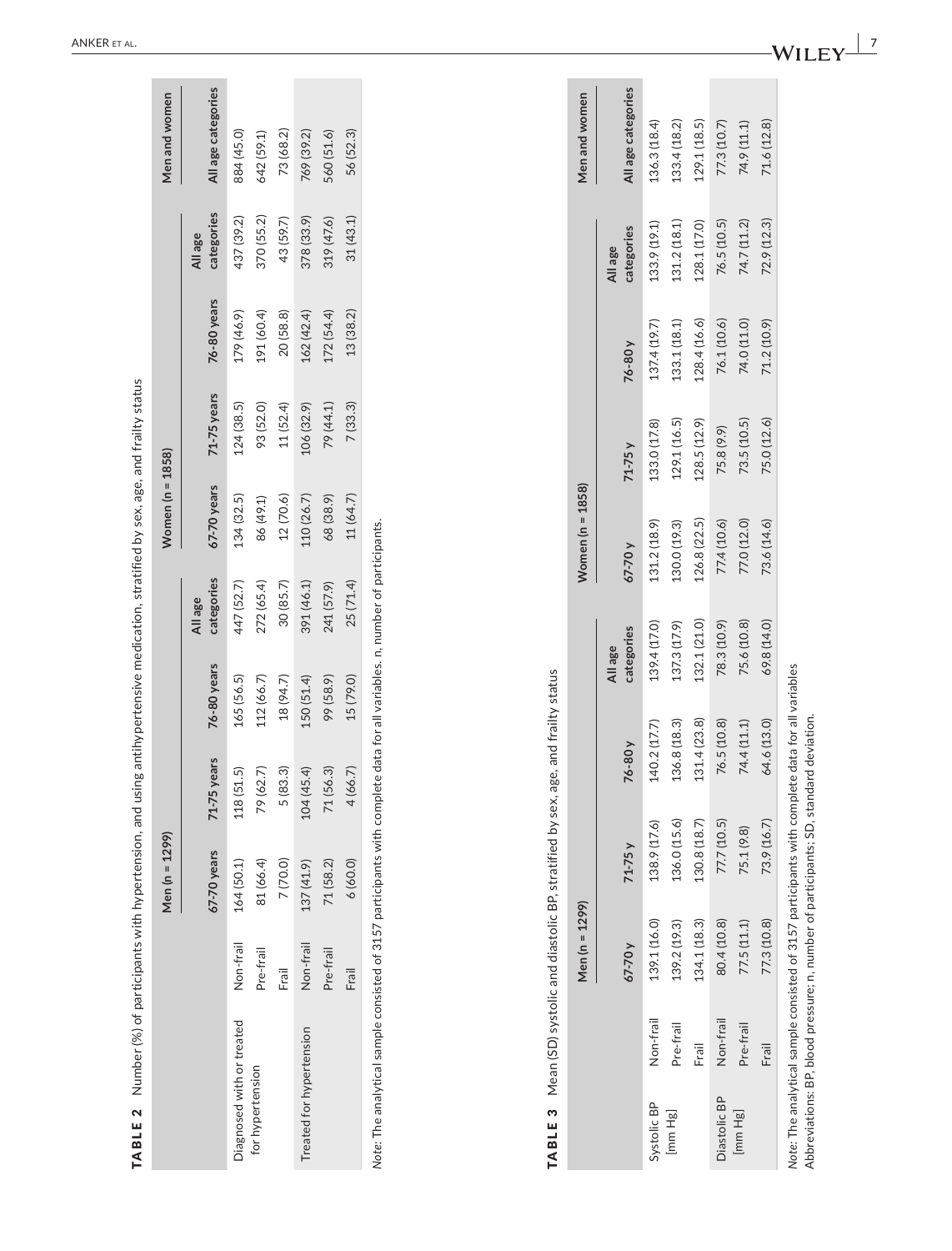## TABLE 4 Linear regression models of frailty upon systolic blood pressure (BP) and of frailty upon diastolic BP

|                            | Model 1                           | Model 2                              | Model 3                              |
|----------------------------|-----------------------------------|--------------------------------------|--------------------------------------|
|                            | Difference in BP (95% CI) [mm Hg] | Difference in BP (95% CI) [mm<br>Hg] | Difference in BP<br>(95% CI) [mm Hg] |
| <b>Systolic BP</b>         |                                   |                                      |                                      |
| Frailty status             |                                   |                                      |                                      |
| Non-frail                  | Ref                               | Ref                                  | Ref                                  |
| Pre-frail                  | $-2.7$ ( $-4.1$ to $-1.4$ )       | $-2.6$ ( $-3.9$ to $-1.2$ )          | $-2.8$ ( $-4.2$ to $-1.5$ )          |
| Frail                      | $-6.7$ (-10.3 to $-3.2$ )         | $-6.1$ ( $-9.6$ to $-2.5$ )          | $-6.2$ (-9.8 to $-2.7$ )             |
| Age(y)                     |                                   |                                      |                                      |
| 67-70                      | Ref                               | Ref                                  | Ref                                  |
| 71-75                      | $0.1$ (-1.5 to 1.7)               | $0.5$ (-1.2 to 2.2)                  | $0.4$ (-1.3 to 2.0)                  |
| 76-80                      | 2.9 (1.4 to 4.4)                  | 3.5 (1.8 to 5.2)                     | 3.0 (1.3 to 4.7)                     |
| Sex                        |                                   |                                      |                                      |
| Men                        | Ref                               | Ref                                  | Ref                                  |
| Women                      | $-5.7$ ( $-7.0$ to $-4.4$ )       | $-6.8$ (-8.2 to $-5.4$ )             | $-6.6$ ( $-8.0$ to $-5.2$ )          |
| <b>BMI</b> category        |                                   |                                      |                                      |
| Underweight                | $\overline{\phantom{0}}$          | $2.2$ (-3.1 to 7.4)                  | 2.5 (-2.7 to 7.7)                    |
| Normal weight              |                                   | Ref                                  | Ref                                  |
| Overweight                 |                                   | 3.0 (1.5 to 4.4)                     | 2.4 (0.9 to 3.9)                     |
| Obese                      |                                   | 1.6 $(-0.2$ to 3.4)                  | $0.5$ (-1.3 to 2.3)                  |
| Antihypertensive treatment |                                   |                                      |                                      |
| No                         | -                                 | $\overline{\phantom{0}}$             | Ref                                  |
| Yes                        |                                   |                                      | 4.4 (3.0 to 5.8)                     |
| <b>Diastolic BP</b>        |                                   |                                      |                                      |
| Frailty status             |                                   |                                      |                                      |
| Non-frail                  | Ref                               | Ref                                  | Ref                                  |
| Pre-frail                  | $-1.9$ ( $-2.8$ to $-1.1$ )       | $-1.8$ (-2.6 to $-1.0$ )             | $-1.8$ (-2.7 to $-1.0$ )             |
| Frail                      | $-4.9$ (-7.0 to $-2.8$ )          | $-4.4$ ( $-6.5$ to $-2.3$ )          | $-4.4$ ( $-6.5$ to $-2.3$ )          |
| Age (y)                    |                                   |                                      |                                      |
| 67-70                      | Ref                               | Ref                                  | Ref                                  |
| 71-75                      | $-2.3$ ( $-3.2$ to $-1.3$ )       | $-1.7$ (-2.7 to $-0.7$ )             | $-1.8$ (-2.8 to -0.8)                |
| 76-80                      | $-2.7$ ( $-3.6$ to $-1.8$ )       | $-1.7$ (-2.7 to $-0.7$ )             | $-1.8$ ( $-2.8$ to $-0.8$ )          |
| Sex                        |                                   |                                      |                                      |
| Men                        | Ref                               | Ref                                  | Ref                                  |
| Women                      | $-1.3$ ( $-2.1$ to $-0.5$ )       | $-2.0$ ( $-2.9$ to $-1.2$ )          | $-2.0$ ( $-2.8$ to $-1.2$ )          |
| <b>BMI</b> category        |                                   |                                      |                                      |
| Underweight                | $\overline{\phantom{0}}$          | $0.4$ (-2.7 to 3.4)                  | $0.4$ (-2.7 to 3.5)                  |
| Normal weight              |                                   | Ref                                  | Ref                                  |
| Overweight                 | -                                 | 2.8 (1.9 to 3.7)                     | 2.8 (1.9 to 3.6)                     |
| Obese                      |                                   | 3.7 (2.6 to 4.7)                     | 3.6 (2.5 to 4.7)                     |
| Antihypertensive treatment |                                   |                                      |                                      |
| No                         |                                   |                                      | Ref                                  |
| Yes                        |                                   |                                      | $0.3$ (-0.5 to 1.1)                  |

*Note:* Coefficients are differences in mean blood pressure (BP) as compared to the reference category (ref). The analytical sample consisted of 3157 participants with complete data for all variables. Model 1: adjusted for age and sex. Model 2: Model 1+ adjusted for socio‐economic characteristics (education, Swiss citizenship, financial difficulties, living alone), CVD risk factors (hypercholesterolemia, diabetes, history of CVD, smoking), and body mass index (BMI); Model 3: Model 2+ adjusted for antihypertensive medication use.

Abbreviation: 95% CI, 95% confidence interval.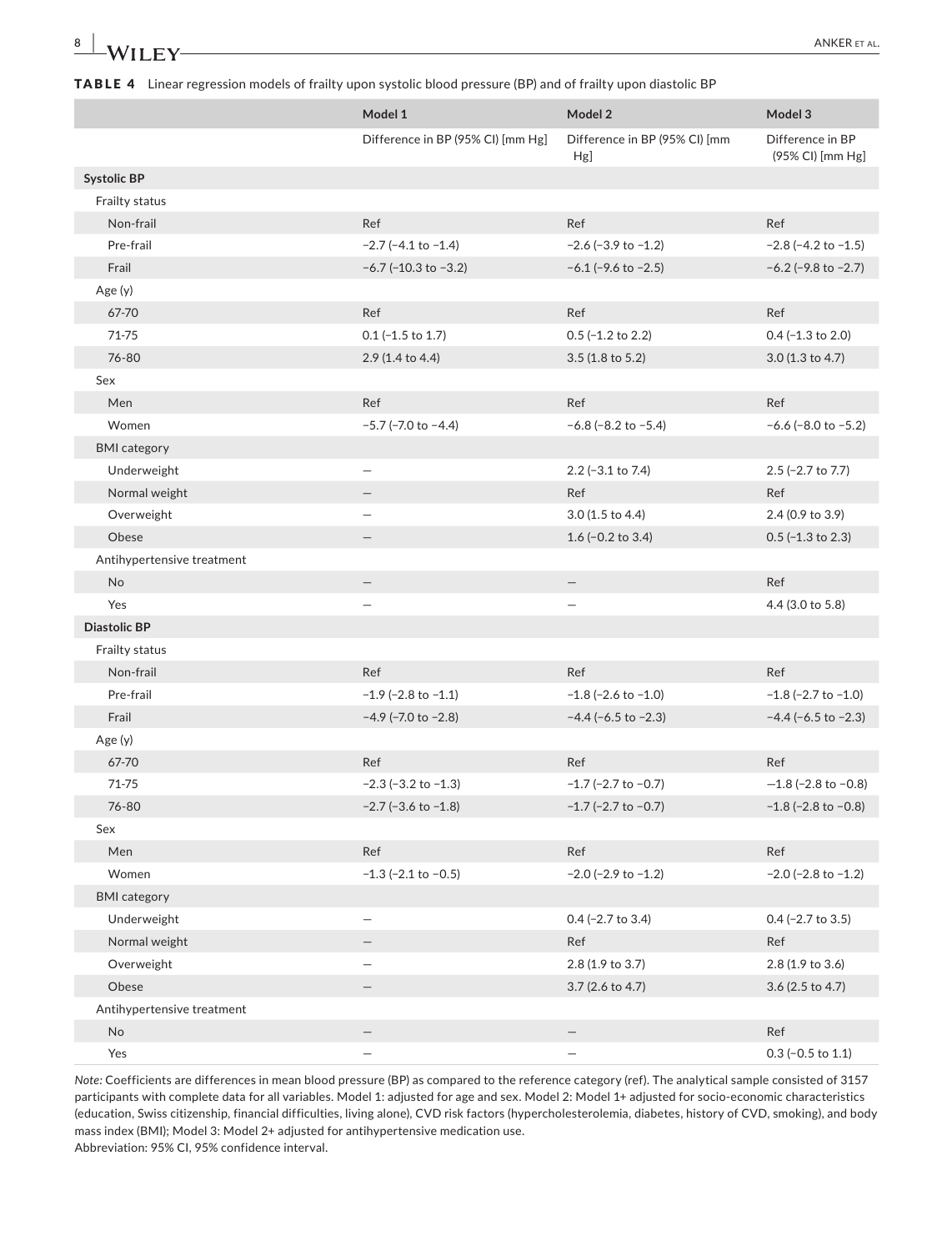

FIGURE 2 Potential causal relationships explaining the association between blood pressure (BP) and frailty (F). C, confounding factor

cause of the other, both variables share a common cause, or the association was analyzed while conditioning on a common effect of both variables. Figure 2 summarizes some hypotheses related to the previously mentioned reasons for an association. First, low BP may cause frailty (I). For instance, Muller et al speculated that low BP causes frailty in older individuals because, in a physiologically vulnerable state, low BP may reduce blood perfusion and oxygen‐ ation of vital organs, and, hence, lead to damage, loss of function‐ ality, and a state of frailty. $32$  Second, frailty may cause low BP (II). Indeed, a state of frailty is associated with a weakening of several physiological functions, including the ability of the heart to sustain a given level of BP. Third, frailty may cause low BP, which in turn could exacerbate frailty (III). Forth, the relationship might be due to confounding (IV). For instance, poor nutrition or some debilitating diseases can cause both frailty and a low BP. $9$  The key is that confounding should be correctly assessed, using subject matter knowledge and integrating reflections on temporality, with some variables, for instance antihypertensive medications, acting as con‐ founders at some time points and as mediators at some other time points. For these type of analyses, longitudinal data are needed, allowing the investigation of the effect of certain BP levels, but also of lifelong exposure to hypertension or to dynamic changes in BP as in end-of-life decline in BP.<sup>9,33</sup> Finally, we cannot exclude the possibility that selection bias explains part of our findings. Further studies are needed to understand the possible mechanisms at play.

Currently, hypertension management in older adults is still highly debated. This is well illustrated by discordances across current major hypertension management guidelines. Recent North American guide‐ lines recommend treating older adults to systolic BP targets of 130 mm Hg, irrespective of older age or frailty status.<sup>4</sup> These recommendations have triggered criticism for downplaying and ignoring risks associated with low BP, such as falls, and physical and mental decline pinpointed in population-based cohort studies.<sup>10,34</sup> More conservative, European guidelines published in 2018 emphasize that BP thresholds and BP treatment targets should be set accounting for biological age, and that frailty, independence, and tolerability of treatment have to be consid‐ ered in the decision on how to treat a patient. According to the latter, older age, however, is not an argument for denying treatment per

se. These guidelines recommend to lower systolic BP in older adults below 140 mm Hg but not below 130 mm Hg.<sup>5</sup>

Key in the debate is to understand the relationship between BP and frailty. In addition to being associated with low BP, frailty has been shown to be associated with a higher risk for orthostatic hypotension<sup>35,36</sup> while the link with CVD risk remains unclear.<sup>12,32,37</sup> Since frail persons with multimorbidity and polypharmacy are highly prevalent and represent an ever‐growing population in our aging so‐ ciety, there is an urgent need to clarify this relationship to enable healthcare providers to adequately manage hypertension. While opinions diverge, with some authors speculating that lowering BP in frail patients is harmful and others who consider frailty as a risk fac‐ tor for undertreatment, there is a need for scientific evidence in frail participants.4,5,38 An analysis using longitudinal data and aiming for causal inference may help understanding the relationship between BP and frailty and give an indication on how to treat frail older adults for hypertension.

In conclusion, our results show that BP and frailty occur together in older adults, and raise the question on why they are related and on what is the impact of this relationship on the management of hy‐ pertension in older adults.

## **CONFLICT OF INTEREST**

The authors report no conflict of interest.

### **AUTHOR CONTRIBUTIONS**

DA and AC had access to the data and take responsibility for the accuracy of the data analysis. DA and AC had the final responsibility for the decision to submit for publication. DA, BSE, AC involved in concept and design. DA, BSE, MZ, VS, NR, CW, AC involved in acquisition, analysis, or interpretation of data. DA and AC drafted the manuscript. DA, BSE, MZ, VS, NR, CW, and AC involved in critical re‐ vision of the manuscript for important intellectual content. DA, BSE, and MZ involved in administrative, technical, or material support. AC involved in supervision.

## **ORCID**

*Daniela Anker* <https://orcid.org/0000-0002-0607-0283> *Valérie Santschi* <https://orcid.org/0000-0002-4452-8857>

### **REFERENCES**

- 1. Anker D, Santos-Eggimann B, Santschi V, et al. Screening and treatment of hypertension in older adults: less is more? *Public Health Rev*. 2018;39:26.
- 2. Benetos A, Rossignol P, Cherubini A, et al. Polypharmacy in the aging patient: management of hypertension in octogenarians. *JAMA*. 2015;314(2):170‐180.
- 3. Musini VM, Tejani AM, Bassett K, Wright JM. Pharmacotherapy for hypertension in the elderly. *Cochrane Database Syst Rev*. 2009;(4):CD000028.